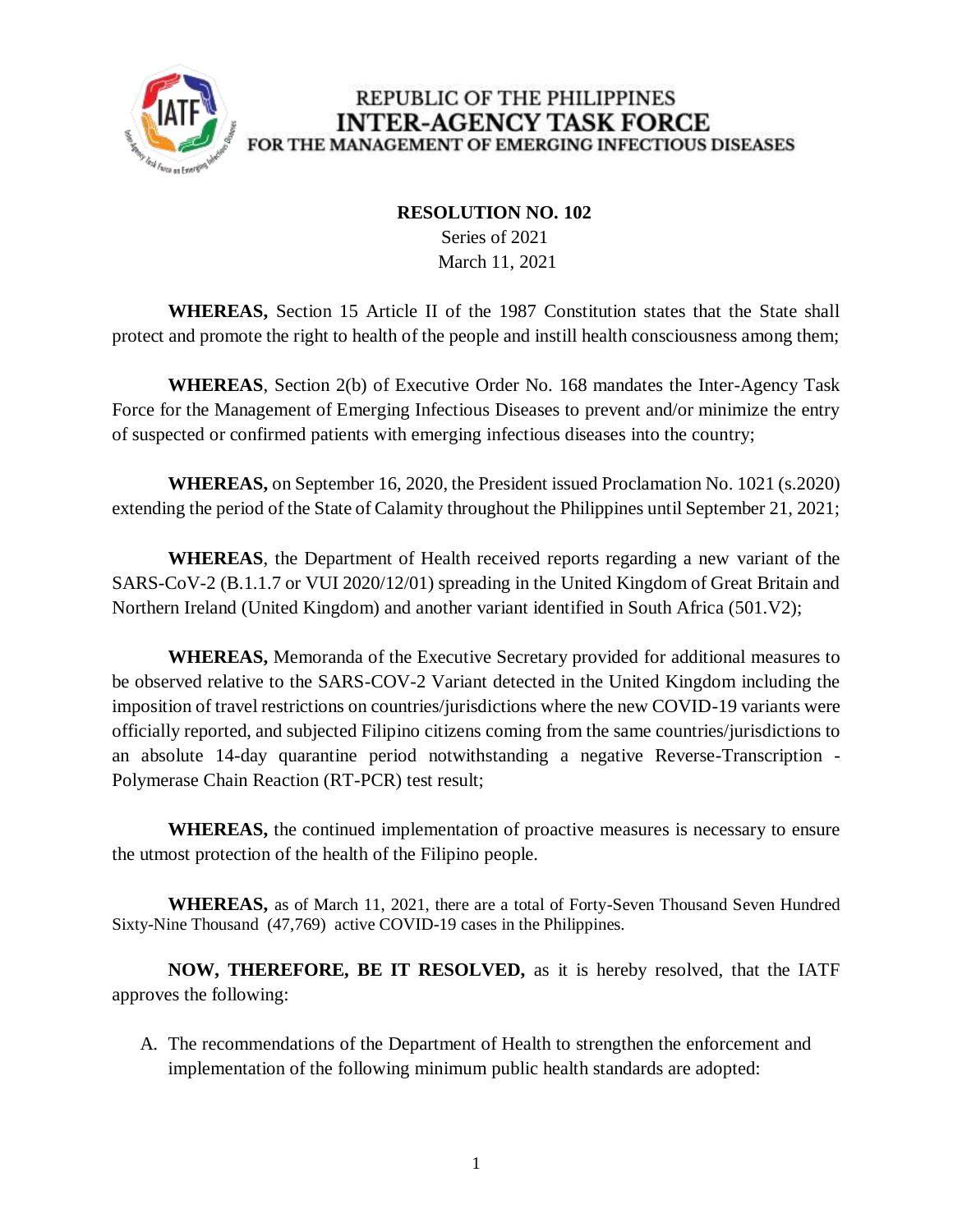

### REPUBLIC OF THE PHILIPPINES **INTER-AGENCY TASK FORCE** FOR THE MANAGEMENT OF EMERGING INFECTIOUS DISEASES

- 1. On the level of individuals:
	- a. Wearing of face masks and face shields appropriately;
	- b. Increasing the frequency in hand-washing for at at least twenty (20) seconds each time;
	- c. Ensuring the observance of social distancing and proper ventilation, and reducing time of interaction, if any; and
	- d. Reinforcing correct information on COVID-19.
- 2. On the level of establishments:
	- a. Implementing the following risk mitigation strategies:
		- i. Engineering controls;
		- ii. Ventilation; and
		- iii. Contact tracing.
	- b. Measuring compliance and establishing baselines.
- 3. On the level of local government units (LGUs), implementation of COVID-19 Coordinated Operations to Defeat Epidemic (CODE) through the strengthened mobilization of Barangay Health Emergency Response Teams:
	- a. Actively looking for and ensuring that all suspect cases shall be tested with Reverse Transcription Polymerase Chain Reaction (RT-PCR) and isolated within twenty-four (24) hours of detection;
	- b. Tracing and quarantining of all close contacts within the next 24 hours:
		- i. 100% of cases with symptoms are isolated in a facility within 24 hours;
		- ii. 100% of those requiring isolation/quarantine who opt for home isolation/quarantine are in households that are eligible for home isolation/quarantine.
	- c. Testing of close contacts who become symptomatic using RT-PCR test;
	- d. Begin the contact tracing even among suspect cases;
	- e. Monitoring of workplaces and other closed settings as to their case data and compliance to minimum public health standards and safety protocols; and
	- f. Ensuring proper handover to the LGUs of Returning Overseas Filipinos and other incoming international travelers to ensure compliance to and completion of quarantine or isolation.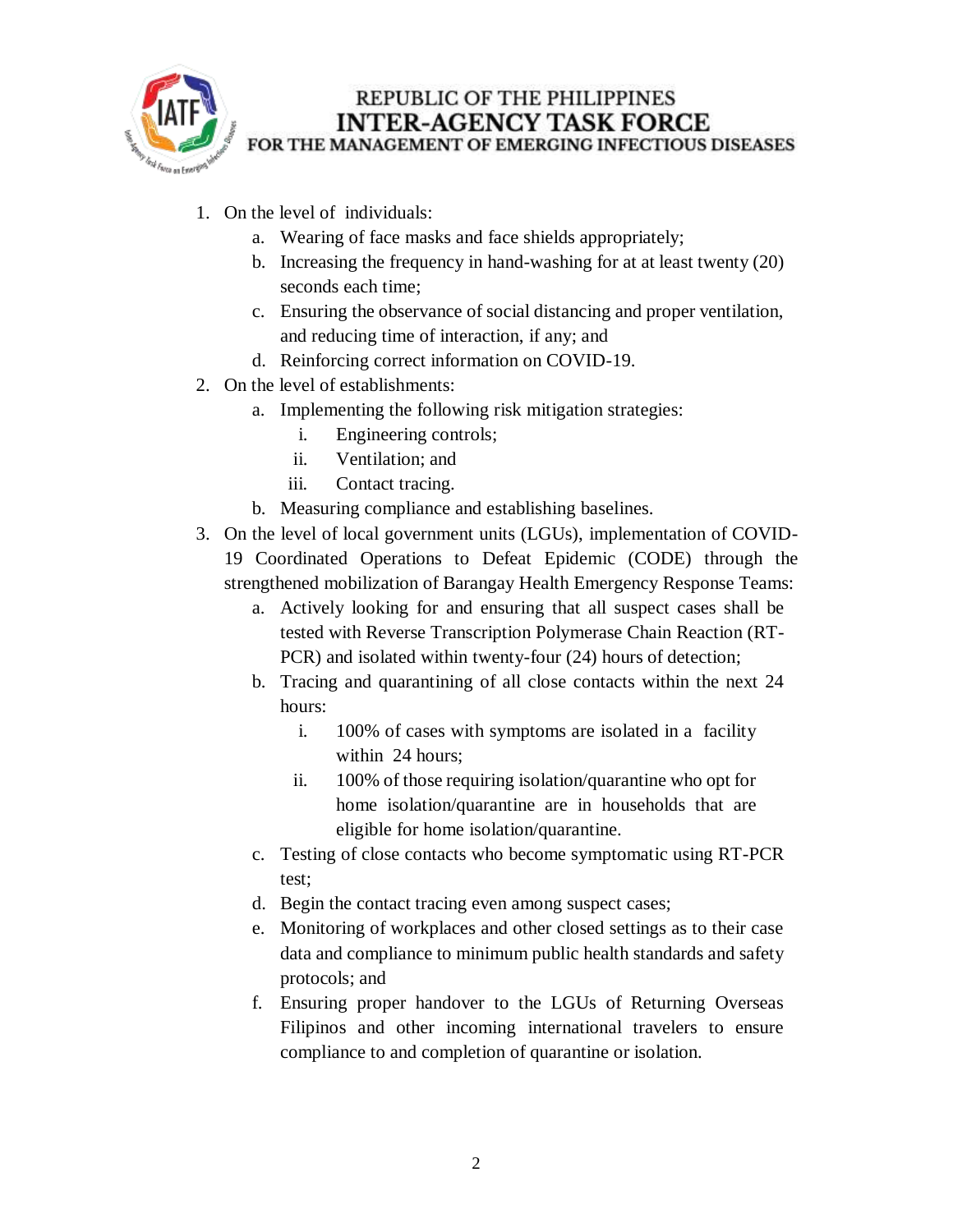

# REPUBLIC OF THE PHILIPPINES **INTER-AGENCY TASK FORCE** FOR THE MANAGEMENT OF EMERGING INFECTIOUS DISEASES

B. The recommendation of the IATF Technical Working Group to allow Subic Bay Metropolitan Authority to resume receiving all types of vessels for "hot/warm" layup purposes as an adjunct to its functions as a crew-change hub following the approved health and safety protocols is ratified.

**RESOLVED FURTHER,** that the Chairperson and the Co-Chairperson shall be duly authorized to sign this Resolution for and on behalf of the Inter-Agency Task Force.

**APPROVED** during the 102nd Inter-Agency Task Force Meeting, as reflected in the minutes of the meeting, held this 11th of March 2021 *via* video conference.

'nn

**KARLO ALEXEI B. NOGRALES** Secretary, Office of the Cabinet Secretariat IATF Co-Chairperson